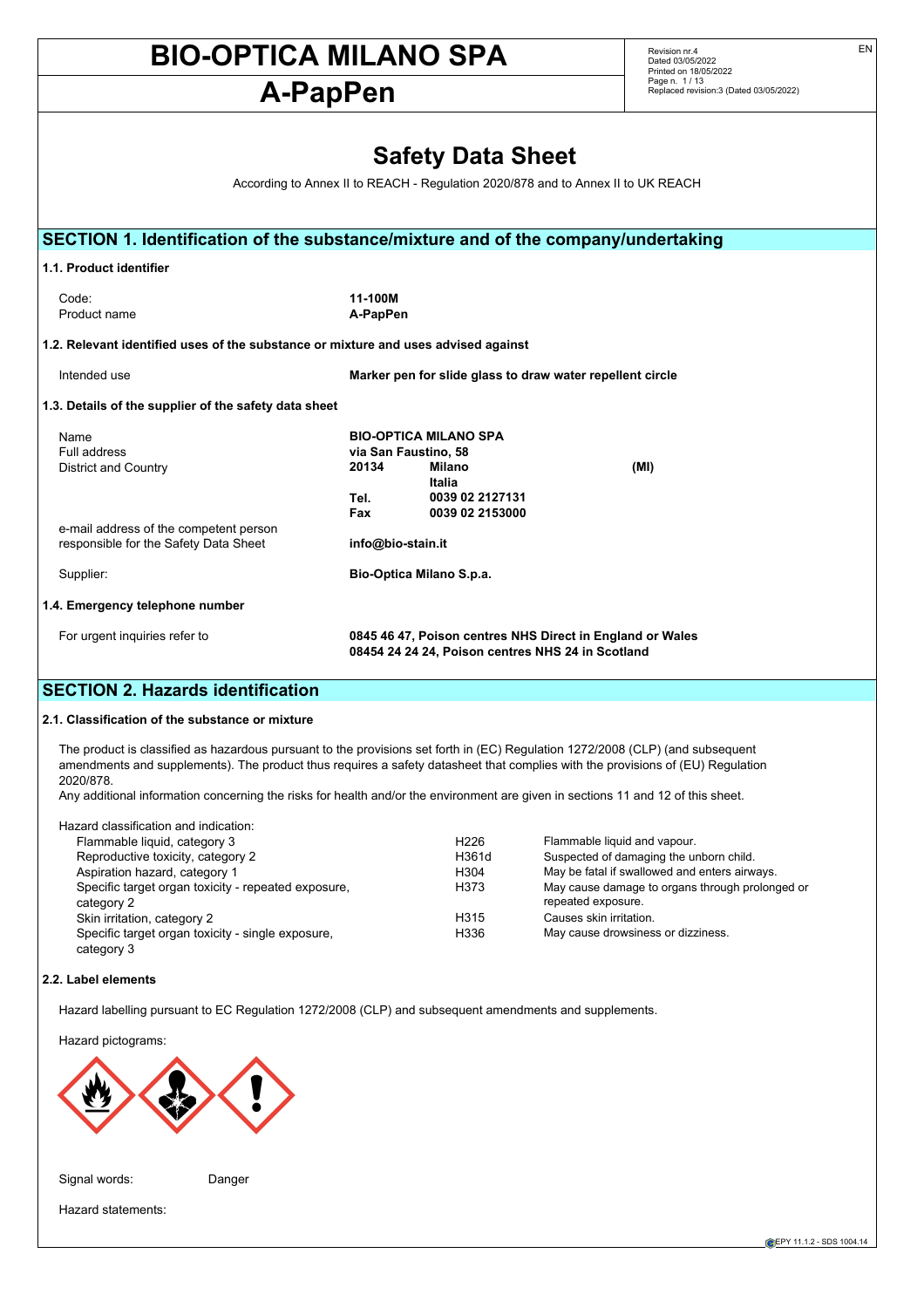## **A-PapPen**

Revision nr.4 Dated 03/05/2022 Printed on 18/05/2022 Page n. 2 / 13 Replaced revision:3 (Dated 03/05/2022)

#### **SECTION 2. Hazards identification** ... / >>

| H226<br>H361d<br>H304<br>H373<br>H315<br>H336 | Flammable liquid and vapour.<br>Suspected of damaging the unborn child.<br>May be fatal if swallowed and enters airways.<br>May cause damage to organs through prolonged or repeated exposure.<br>Causes skin irritation.<br>May cause drowsiness or dizziness. |
|-----------------------------------------------|-----------------------------------------------------------------------------------------------------------------------------------------------------------------------------------------------------------------------------------------------------------------|
| Precautionary statements:                     |                                                                                                                                                                                                                                                                 |
| <b>P210</b>                                   | Keep away from heat, hot surfaces, sparks, open flames and other ignition sources. No smoking.                                                                                                                                                                  |
| <b>P331</b>                                   | Do NOT induce vomiting.                                                                                                                                                                                                                                         |
| P <sub>280</sub>                              | Wear protective gloves/ protective clothing / eye protection / face protection.                                                                                                                                                                                 |
| P301+P310                                     | IF SWALLOWED: immediately call a POISON CENTER / doctor /                                                                                                                                                                                                       |
| Contains:                                     | TOLUENE<br>SOLVENT NAPHTHA (PETROLEUM), LIGHT AROM                                                                                                                                                                                                              |

#### **2.3. Other hazards**

On the basis of available data, the product does not contain any PBT or vPvB in percentage ≥ than 0,1%.

The product does not contain substances with endocrine disrupting properties in concentration ≥ 0.1%.

## **SECTION 3. Composition/information on ingredients**

#### **3.2. Mixtures**

| Contains: |  |
|-----------|--|
|           |  |

| <b>Identification</b> | $x =$ Conc. %                           |                 | Classification (EC) 1272/2008 (CLP)                                                                                                                |
|-----------------------|-----------------------------------------|-----------------|----------------------------------------------------------------------------------------------------------------------------------------------------|
| <b>TOLUENE</b>        |                                         |                 |                                                                                                                                                    |
| CAS                   | 108-88-3                                | $20 \le x < 40$ | Flam. Lig. 2 H225, Repr. 2 H361d, Asp. Tox. 1 H304, STOT RE 2 H373, Skin<br>Irrit. 2 H315, STOT SE 3 H336                                          |
| EC.                   | 203-625-9                               |                 |                                                                                                                                                    |
| <b>INDEX</b>          | 601-021-00-3                            |                 |                                                                                                                                                    |
|                       | <b>XYLENE (MIXTURE OF ISOMERS)</b>      |                 |                                                                                                                                                    |
| CAS                   | 1330-20-7                               | $10 \le x < 20$ | Flam. Lig. 3 H226, Acute Tox. 4 H312, Acute Tox. 4 H332, Skin Irrit. 2 H315,<br>Classification note according to Annex VI to the CLP Regulation: C |
| FC.                   | 215-535-7                               |                 | STA Dermal: 1100 mg/kg, STA Inhalation vapours: 11 mg/l                                                                                            |
| <b>INDEX</b>          | 601-022-00-9                            |                 |                                                                                                                                                    |
|                       | SOLVENT NAPHTHA (PETROLEUM), LIGHT AROM |                 |                                                                                                                                                    |
| CAS                   | 64742-95-6                              | $10 \le x < 20$ | Asp. Tox. 1 H304, Classification note according to Annex VI to the CLP<br><b>Regulation: P</b>                                                     |
| EC.                   | 265-199-0                               |                 |                                                                                                                                                    |
| <i><b>INDEX</b></i>   | 649-356-00-4                            |                 |                                                                                                                                                    |

The full wording of hazard (H) phrases is given in section 16 of the sheet.

## **SECTION 4. First aid measures**

#### **4.1. Description of first aid measures**

EYES: Remove contact lenses, if present. Wash immediately with plenty of water for at least 15 minutes, opening the eyelids fully. If problem persists, seek medical advice.

SKIN: Remove contaminated clothing. Rinse skin with a shower immediately. Get medical advice/attention immediately. Wash contaminated clothing before using it again.

INHALATION: Remove to open air. If the subject stops breathing, administer artificial respiration. Get medical advice/attention immediately. INGESTION: Get medical advice/attention immediately. Do not induce vomiting. Do not administer anything not explicitly authorised by a doctor.

#### **4.2. Most important symptoms and effects, both acute and delayed**

Specific information on symptoms and effects caused by the product are unknown.

**4.3. Indication of any immediate medical attention and special treatment needed**

EN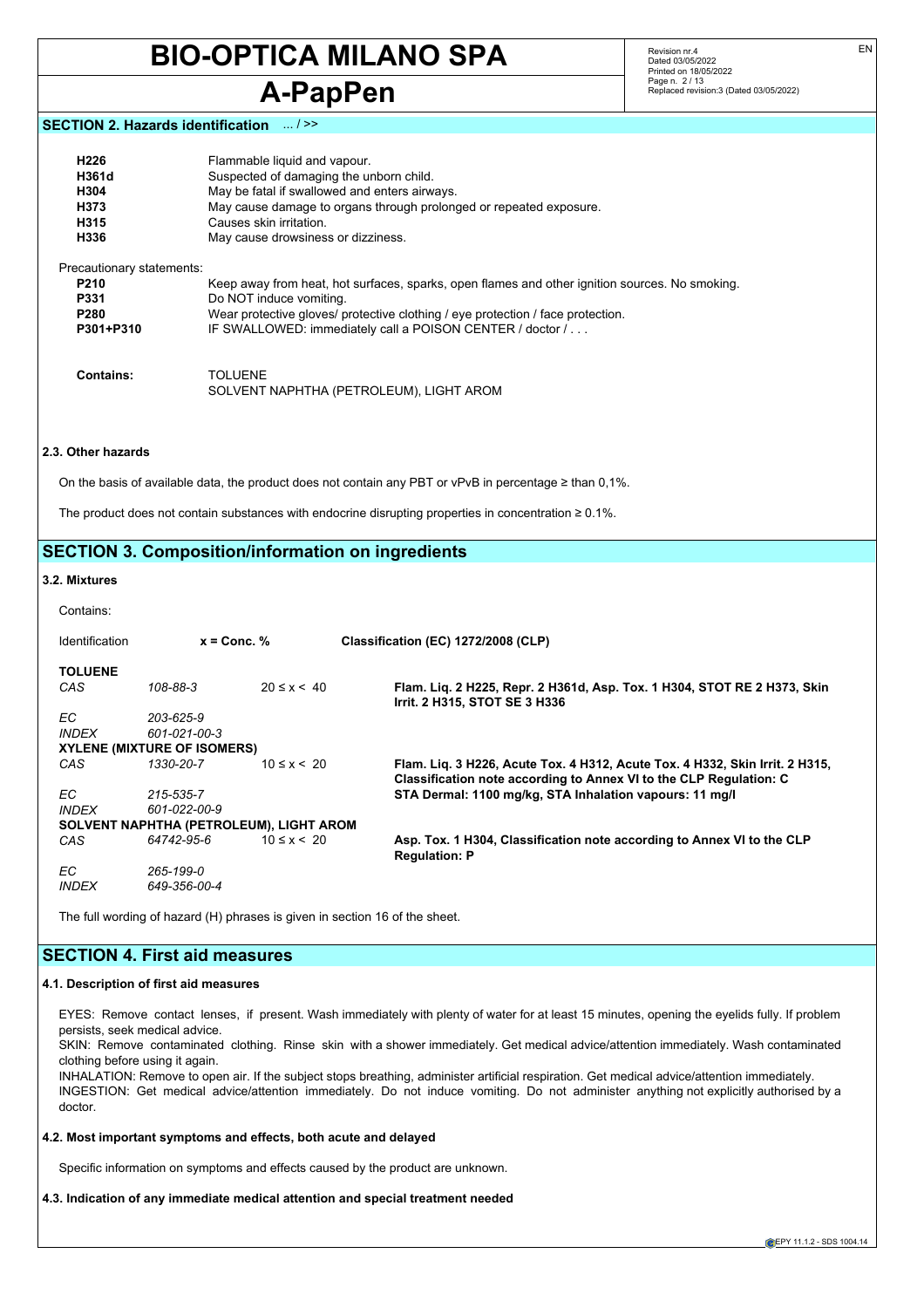## **A-PapPen**

Revision nr.4 Dated 03/05/2022 Printed on 18/05/2022 Page n. 3 / 13 Replaced revision:3 (Dated 03/05/2022) EN

Information not available

### **SECTION 5. Firefighting measures**

#### **5.1. Extinguishing media**

SUITABLE EXTINGUISHING EQUIPMENT

Extinguishing substances are: carbon dioxide, foam, chemical powder. For product loss or leakage that has not caught fire, water spray can be used to disperse flammable vapours and protect those trying to stem the leak. UNSUITABLE EXTINGUISHING EQUIPMENT

Do not use jets of water. Water is not effective for putting out fires but can be used to cool containers exposed to flames to prevent explosions.

#### **5.2. Special hazards arising from the substance or mixture**

HAZARDS CAUSED BY EXPOSURE IN THE EVENT OF FIRE Excess pressure may form in containers exposed to fire at a risk of explosion. Do not breathe combustion products.

#### **5.3. Advice for firefighters**

GENERAL INFORMATION

Use jets of water to cool the containers to prevent product decomposition and the development of substances potentially hazardous for health. Always wear full fire prevention gear. Collect extinguishing water to prevent it from draining into the sewer system. Dispose of contaminated water used for extinction and the remains of the fire according to applicable regulations. SPECIAL PROTECTIVE EQUIPMENT FOR FIRE-FIGHTERS

Normal fire fighting clothing i.e. fire kit (BS EN 469), gloves (BS EN 659) and boots (HO specification A29 and A30) in combination with self-contained open circuit positive pressure compressed air breathing apparatus (BS EN 137).

## **SECTION 6. Accidental release measures**

#### **6.1. Personal precautions, protective equipment and emergency procedures**

#### Block the leakage if there is no hazard.

Wear suitable protective equipment (including personal protective equipment referred to under Section 8 of the safety data sheet) to prevent any contamination of skin, eyes and personal clothing. These indications apply for both processing staff and those involved in emergency procedures.

Send away individuals who are not suitably equipped. Use explosion-proof equipment. Eliminate all sources of ignition (cigarettes, flames, sparks, etc.) from the leakage site.

#### **6.2. Environmental precautions**

The product must not penetrate into the sewer system or come into contact with surface water or ground water.

#### **6.3. Methods and material for containment and cleaning up**

Collect the leaked product into a suitable container. Evaluate the compatibility of the container to be used, by checking section 10. Absorb the remainder with inert absorbent material.

Make sure the leakage site is well aired. Contaminated material should be disposed of in compliance with the provisions set forth in point 13.

#### **6.4. Reference to other sections**

Any information on personal protection and disposal is given in sections 8 and 13.

## **SECTION 7. Handling and storage**

#### **7.1. Precautions for safe handling**

Keep away from heat, sparks and naked flames; do not smoke or use matches or lighters. Without adequate ventilation, vapours may accumulate at ground level and, if ignited, catch fire even at a distance, with the danger of backfire. Avoid bunching of electrostatic charges. When performing transfer operations involving large containers, connect to an earthing system and wear antistatic footwear. Vigorous stirring and flow through the tubes and equipment may cause the formation and accumulation of electrostatic charges. In order to avoid the risk of fires and explosions, never use compressed air when handling. Open containers with caution as they may be pressurised. Do not eat, drink or smoke during use. Avoid leakage of the product into the environment.

#### **7.2. Conditions for safe storage, including any incompatibilities**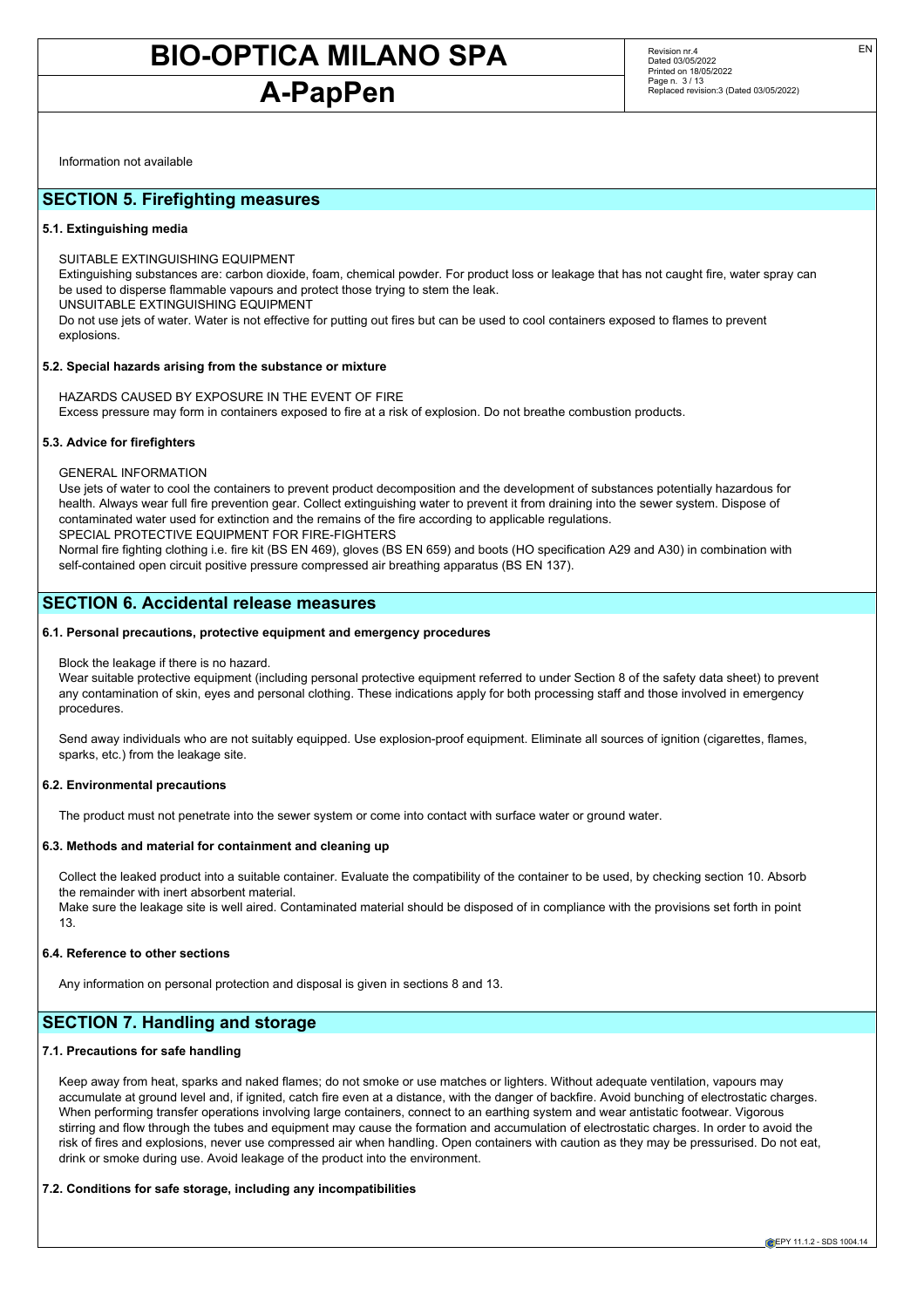# **A-PapPen**

Revision nr.4 Dated 03/05/2022 Printed on 18/05/2022 Page n. 4 / 13 Replaced revision:3 (Dated 03/05/2022)

### **SECTION 7. Handling and storage** ... / >>

Store only in the original container. Store the containers sealed, in a well ventilated place, away from direct sunlight. Store in a cool and well ventilated place, keep far away from sources of heat, naked flames and sparks and other sources of ignition. Keep containers away from any incompatible materials, see section 10 for details.

#### **7.3. Specific end use(s)**

Information not available

## **SECTION 8. Exposure controls/personal protection**

### **8.1. Control parameters**

Regulatory References:

| <b>BGR</b> | България         | НАРЕДБА № 13 ОТ 30 ДЕКЕМВРИ 2003 Г. ЗА ЗАЩИТА НА РАБОТЕЩИТЕ ОТ РИСКОВЕ,<br>СВЪРЗАНИ С ЕКСПОЗИЦИЯ НА ХИМИЧНИ АГЕНТИ ПРИ РАБОТА (изм. ДВ. бр.5 от 17<br>Януари 2020г.)                                                                                                                                                                                           |
|------------|------------------|----------------------------------------------------------------------------------------------------------------------------------------------------------------------------------------------------------------------------------------------------------------------------------------------------------------------------------------------------------------|
| CZE        | Česká Republika  | Nařízení vlády č. 41/2020 Sb. Nařízení vlády, kterým se mění nařízení vlády č. 361/2007 Sb.,<br>kterým se stanoví podmínky ochrany zdraví při práci, ve znění pozdějších předpisů                                                                                                                                                                              |
| DEU        | Deutschland      | Technischen Regeln für Gefahrstoffe (TRGS 900) - Liste der Arbeitsplatzgrenzwerte und<br>Kurzzeitwerte. MAK- und BAT-Werte-Liste 2020, Ständige Senatskommission zur Prüfung<br>gesundheitsschädlicher Arbeitsstoffe, Mitteilung 56                                                                                                                            |
| <b>DNK</b> | Danmark          | Bekendtgørelse om grænseværdier for stoffer og materialer - BEK nr 1458 af 13/12/2019                                                                                                                                                                                                                                                                          |
| <b>ESP</b> | España           | Límites de exposición profesional para agentes químicos en España 2021                                                                                                                                                                                                                                                                                         |
| <b>EST</b> | Eesti            | Ohtlike kemikaalide ja neid sisaldavate materjalide kasutamise töötervishoiu ja tööohutuse<br>nõuded ning töökeskkonna keemiliste ohutegurite piirnormid [RT I, 17.10.2019, 1 - jõust.<br>17.01.2020]                                                                                                                                                          |
| <b>FRA</b> | France           | Valeurs limites d'exposition professionnelle aux agents chimiques en France. ED 984 - INRS                                                                                                                                                                                                                                                                     |
| <b>FIN</b> | Suomi            | HTP-VÄRDEN 2020. Koncentrationer som befunnits skadliga. SOCIAL - OCH<br>HÄLSOVÅRDSMINISTERIETS PUBLIKATIONER 2020:25                                                                                                                                                                                                                                          |
| <b>GRC</b> | Ελλάδα           | Π.Δ. 26/2020 (ΦΕΚ 50/Α` 6.3.2020) Εναρμόνιση της ελληνικής νομοθεσίας προς τις διατάξεις των<br>οδηγιών 2017/2398/ΕΕ, 2019/130/ΕΕ και 2019/983/ΕΕ «για την τροποποίηση της οδηγίας<br>2004/37/ΕΚ "σχετικά με την προστασία των εργαζομένων από τους κινδύνους που συνδέονται με<br>την έκθεση σε καρκινογόνους ή μεταλλαξιγόνους παράγοντες κατά την εργασία"» |
| <b>HUN</b> | Magyarország     | Az innovációért és technológiáért felelős miniszter 5/2020. (II. 6.) ITM rendelete a kémiai kóroki<br>tényezők hatásának kitett munkavállalók egészségének és biztonságának védelméről                                                                                                                                                                         |
| <b>HRV</b> | Hrvatska         | Pravilnik o izmjenama i dopunama Pravilnika o zaštiti radnika od izloženosti opasnimkemikalijama<br>na radu, graničnim vrijednostima izloženosti i biološkim graničnim vrijednostima (NN 1/2021)                                                                                                                                                               |
| <b>ITA</b> | Italia           | Decreto Legislativo 9 Aprile 2008, n.81                                                                                                                                                                                                                                                                                                                        |
| LTU        | Lietuva          | Jsakymas dėl lietuvos higienos normos hn 23:2011 "cheminių medžiagų profesinio poveikio<br>ribiniai dydžiai. Matavimo ir poveikio vertinimo bendrieji reikalavimai" patvirtinimo                                                                                                                                                                               |
| <b>LVA</b> | Latvija          | Grozījumi Ministru kabineta 2007. gada 15. maija noteikumos Nr. 325 "Darba aizsardzības<br>prasības saskarē ar ķīmiskajām vielām darba vietās" (prot. Nr. 32 18. §; prot. Nr. 1 22. §)                                                                                                                                                                         |
| <b>NOR</b> | Norge            | Forskrift om endring i forskrift om tiltaksverdier og grenseverdier for fysiske og kjemiske faktorer i<br>arbeidsmiljøet samt smitterisikogrupper for biologiske faktorer (forskrift om tiltaks- og<br>grenseverdier), 21. august 2018 nr. 1255                                                                                                                |
| <b>NLD</b> | Nederland        | Arbeidsomstandighedenregeling. Lijst van wettelijke grenswaarden op grond van de artikelen 4.3,<br>eerste lid, en 4.16, eerste lid, van het Arbeidsomstandighedenbesluit                                                                                                                                                                                       |
| <b>PRT</b> | Portugal         | Decreto-Lei n.º 1/2021 de 6 de janeiro, valores-limite de exposição profissional indicativos para os<br>agentes químicos. Decreto-Lei n.º 35/2020 de 13 de julho, proteção dos trabalhadores contra os<br>riscos ligados à exposição durante o trabalho a agentes cancerígenos ou mutagénicos                                                                  |
| <b>POL</b> | Polska           | Rozporządzenie ministra rozwoju, pracy i technologii z dnia 18 lutego 2021 r. Zmieniające<br>rozporządzenie w sprawie najwyższych dopuszczalnych stężeń i natężeń czynników szkodliwych<br>dla zdrowia w środowisku pracy                                                                                                                                      |
| ROU        | România          | Hotărârea nr. 53/2021 pentru modificarea hotărârii guvernului nr. 1.218/2006, precum și pentru<br>modificarea și completarea hotărârii guvernului nr. 1.093/2006                                                                                                                                                                                               |
| <b>SWE</b> | Sverige          | Hygieniska gränsvärden, Arbetsmiljöverkets föreskrifter och allmänna råd om hygieniska<br>gränsvärden (AFS 2018:1)                                                                                                                                                                                                                                             |
| <b>SVK</b> | Slovensko        | NARIADENIE VLÁDY Slovenskej republiky z 12. augusta 2020, ktorým sa mení a dopĺňa<br>nariadenie vlády Slovenskej republiky č. 356/2006 Z. z. o ochrane zdravia zamestnancov pred<br>rizikami súvisiacimi s expozíciou karcinogénnym a mutagénnym faktorom pri práci v znení<br>neskorších predpisov                                                            |
| <b>TUR</b> | Türkiye          | Kimyasal Maddelerle Çalışmalarda Sağlık ve Güvenlik Önlemleri Hakkında Yönetmelik<br>12.08.2013 / 28733                                                                                                                                                                                                                                                        |
| <b>GBR</b> | United Kingdom   | EH40/2005 Workplace exposure limits (Fourth Edition 2020)                                                                                                                                                                                                                                                                                                      |
| EU         | OEL EU           | Directive (EU) 2019/1831; Directive (EU) 2019/130; Directive (EU) 2019/983; Directive (EU)<br>2017/2398; Directive (EU) 2017/164; Directive 2009/161/EU; Directive 2006/15/EC; Directive<br>2004/37/EC; Directive 2000/39/EC; Directive 98/24/EC; Directive 91/322/EEC.                                                                                        |
|            | <b>TLV-ACGIH</b> | ACGIH 2021                                                                                                                                                                                                                                                                                                                                                     |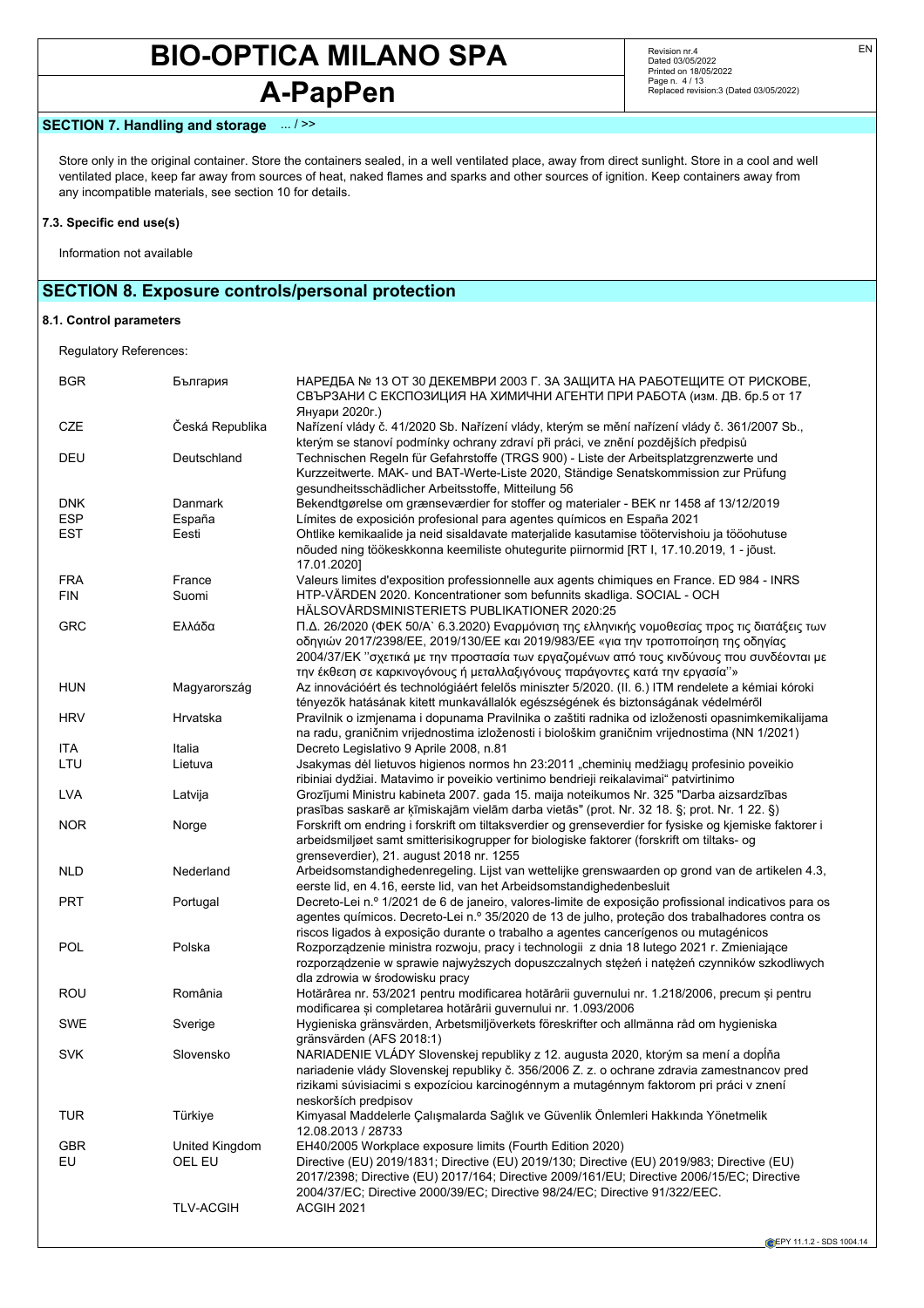# **A-PapPen**

## **SECTION 8. Exposure controls/personal protection** ... / >>

TLV-ACGIH 20

Revision nr.4 Dated 03/05/2022 Printed on 18/05/2022 Page n. 5 / 13 Replaced revision:3 (Dated 03/05/2022)

|                              |            |        |        |            | <b>TOLUENE</b> |             |                        |  |
|------------------------------|------------|--------|--------|------------|----------------|-------------|------------------------|--|
| <b>Threshold Limit Value</b> |            |        |        |            |                |             |                        |  |
| Type                         | Country    | TWA/8h |        | STEL/15min |                |             | Remarks / Observations |  |
|                              |            | mg/m3  | ppm    | mg/m3      | ppm            |             |                        |  |
| <b>TLV</b>                   | <b>BGR</b> | 192    | 50     | 384        | 100            | <b>SKIN</b> |                        |  |
| <b>TLV</b>                   | <b>CZE</b> | 192    | 50,112 | 384        | 100,224        | <b>SKIN</b> |                        |  |
| <b>AGW</b>                   | <b>DEU</b> | 190    | 50     | 760        | 200            | <b>SKIN</b> |                        |  |
| <b>MAK</b>                   | DEU        | 190    | 50     | 760        | 200            | <b>SKIN</b> |                        |  |
| <b>TLV</b>                   | <b>DNK</b> | 94     | 25     |            |                | <b>SKIN</b> | E                      |  |
| <b>VLA</b>                   | <b>ESP</b> | 192    | 50     | 384        | 100            | <b>SKIN</b> |                        |  |
| <b>TLV</b>                   | <b>EST</b> | 192    | 50     | 384        | 100            | <b>SKIN</b> |                        |  |
| <b>VLEP</b>                  | <b>FRA</b> | 76,8   | 20     | 384        | 100            | <b>SKIN</b> |                        |  |
| <b>HTP</b>                   | <b>FIN</b> | 81     | 25     | 380        | 100            | <b>SKIN</b> | <b>Buller</b>          |  |
| <b>TLV</b>                   | <b>GRC</b> | 192    | 50     | 384        | 100            |             |                        |  |
| AK                           | <b>HUN</b> | 190    |        | 380        |                | <b>SKIN</b> |                        |  |
| <b>GVI/KGVI</b>              | <b>HRV</b> | 192    | 50     | 384        | 100            | <b>SKIN</b> |                        |  |
| <b>VLEP</b>                  | <b>ITA</b> | 192    | 50     |            |                | <b>SKIN</b> |                        |  |
| <b>RD</b>                    | LTU        | 192    | 50     | 384        | 100            | <b>SKIN</b> |                        |  |
| <b>RV</b>                    | <b>LVA</b> | 50     | 14     | 150        | 40             | <b>SKIN</b> |                        |  |
| <b>TLV</b>                   | <b>NOR</b> | 94     | 25     |            |                | <b>SKIN</b> |                        |  |
| <b>TGG</b>                   | <b>NLD</b> | 150    |        | 384        |                |             |                        |  |
| <b>VLE</b>                   | <b>PRT</b> | 192    | 50     | 384        | 100            | <b>SKIN</b> |                        |  |
| NDS/NDSCh                    | <b>POL</b> | 100    |        | 200        |                | <b>SKIN</b> |                        |  |
| <b>TLV</b>                   | <b>ROU</b> | 192    | 50     | 384        | 100            | <b>SKIN</b> |                        |  |
| NGV/KGV                      | <b>SWE</b> | 192    | 50     | 384        | 100            | <b>SKIN</b> |                        |  |
| <b>NPEL</b>                  | <b>SVK</b> | 192    | 50     | 384        | 100            | <b>SKIN</b> |                        |  |
| <b>ESD</b>                   | <b>TUR</b> | 192    | 50     | 384        | 100            | <b>SKIN</b> |                        |  |
| <b>WEL</b>                   | <b>GBR</b> | 191    | 50     | 384        | 100            | <b>SKIN</b> |                        |  |
| OEL                          | EU         | 192    | 50     | 384        | 100            | <b>SKIN</b> |                        |  |

### **XYLENE (MIXTURE OF ISOMERS)**

| <b>Threshold Limit Value</b> |            |        |      |            |      |                        |  |
|------------------------------|------------|--------|------|------------|------|------------------------|--|
| <b>Type</b>                  | Country    | TWA/8h |      | STEL/15min |      | Remarks / Observations |  |
|                              |            | mg/m3  | ppm  | mg/m3      | ppm  |                        |  |
| <b>TLV</b>                   | <b>BGR</b> | 221    | 50   | 442        | 100  | <b>SKIN</b>            |  |
| <b>TLV</b>                   | <b>CZE</b> | 200    | 45,4 | 400        | 90,8 | <b>SKIN</b>            |  |
| <b>AGW</b>                   | DEU        | 440    | 100  | 880        | 200  | <b>SKIN</b>            |  |
| <b>MAK</b>                   | <b>DEU</b> | 440    | 100  | 880        | 200  | <b>SKIN</b>            |  |
| <b>TLV</b>                   | <b>DNK</b> | 109    | 25   |            |      | E<br><b>SKIN</b>       |  |
| <b>VLA</b>                   | <b>ESP</b> | 221    | 50   | 442        | 100  | <b>SKIN</b>            |  |
| <b>TLV</b>                   | <b>EST</b> | 200    | 50   | 450        | 100  | <b>SKIN</b>            |  |
| <b>VLEP</b>                  | <b>FRA</b> | 221    | 50   | 442        | 100  | <b>SKIN</b>            |  |
| <b>HTP</b>                   | <b>FIN</b> | 220    | 50   | 440        | 100  | <b>SKIN</b>            |  |
| <b>TLV</b>                   | <b>GRC</b> | 435    | 100  | 650        | 150  |                        |  |
| AK                           | <b>HUN</b> | 221    |      | 442        |      | <b>SKIN</b>            |  |
| <b>GVI/KGVI</b>              | <b>HRV</b> | 221    | 50   | 442        | 100  | <b>SKIN</b>            |  |
| <b>VLEP</b>                  | <b>ITA</b> | 221    | 50   | 442        | 100  | <b>SKIN</b>            |  |
| <b>RD</b>                    | LTU        | 221    | 50   | 442        | 100  | <b>SKIN</b>            |  |
| <b>RV</b>                    | <b>LVA</b> | 221    | 50   | 442        | 100  | <b>SKIN</b>            |  |
| <b>TLV</b>                   | <b>NOR</b> | 108    | 25   |            |      | <b>SKIN</b>            |  |
| <b>TGG</b>                   | <b>NLD</b> | 210    |      | 442        |      | <b>SKIN</b>            |  |
| <b>VLE</b>                   | <b>PRT</b> | 221    | 50   | 442        | 100  | <b>SKIN</b>            |  |
| NDS/NDSCh                    | <b>POL</b> | 100    |      | 200        |      | <b>SKIN</b>            |  |
| <b>TLV</b>                   | <b>ROU</b> | 221    | 50   | 442        | 100  | <b>SKIN</b>            |  |
| NGV/KGV                      | <b>SWE</b> | 221    | 50   | 442        | 100  | <b>SKIN</b>            |  |
| <b>NPEL</b>                  | <b>SVK</b> | 221    | 50   | 442        | 100  | <b>SKIN</b>            |  |
| <b>ESD</b>                   | <b>TUR</b> | 221    | 50   | 442        | 100  | <b>SKIN</b>            |  |
| WEL                          | <b>GBR</b> | 220    | 50   | 441        | 100  | <b>SKIN</b>            |  |
| <b>OEL</b>                   | EU         | 221    | 50   | 442        | 100  | <b>SKIN</b>            |  |
| <b>TLV-ACGIH</b>             |            | 434    | 100  | 651        | 150  |                        |  |

Legend:

(C) = CEILING ; INHAL = Inhalable Fraction ; RESP = Respirable Fraction ; THORA = Thoracic Fraction.

#### **8.2. Exposure controls**

As the use of adequate technical equipment must always take priority over personal protective equipment, make sure that the workplace is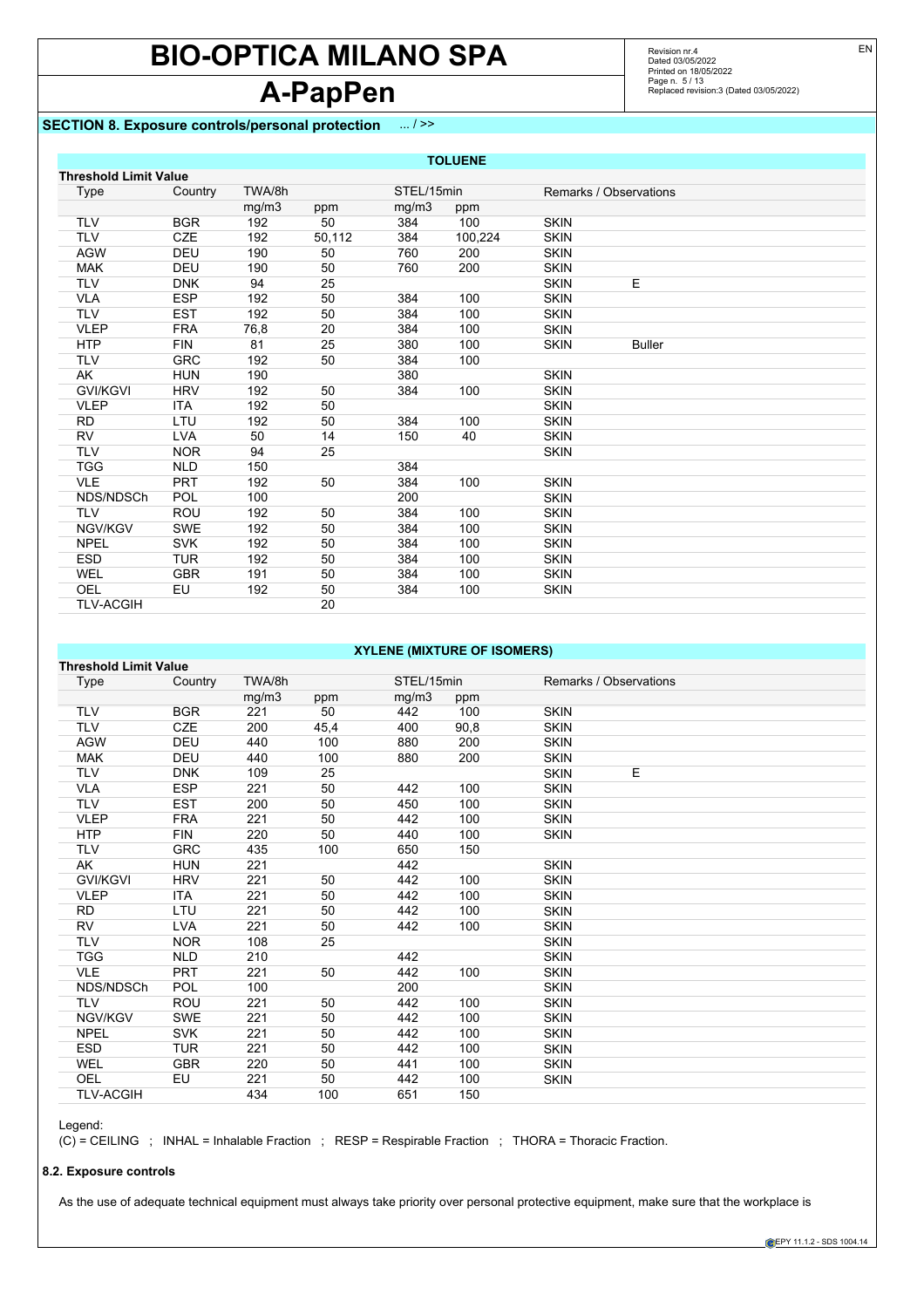## **A-PapPen**

Revision nr.4 Dated 03/05/2022 Printed on 18/05/2022 Page n. 6 / 13 Replaced revision:3 (Dated 03/05/2022)

#### **SECTION 8. Exposure controls/personal protection** ... / >>

well aired through effective local aspiration.

When choosing personal protective equipment, ask your chemical substance supplier for advice.

Personal protective equipment must be CE marked, showing that it complies with applicable standards.

Provide an emergency shower with face and eye wash station.

Exposure levels must be kept as low as possible to avoid significant build-up in the organism. Manage personal protective equipment so as to guarantee maximum protection (e.g. reduction in replacement times).

HAND PROTECTION

Protect hands with category III work gloves (see standard EN 374).

The following should be considered when choosing work glove material: compatibility, degradation, failure time and permeability. The work gloves' resistance to chemical agents should be checked before use, as it can be unpredictable. The gloves' wear time depends on the duration and type of use.

SKIN PROTECTION

Wear category II professional long-sleeved overalls and safety footwear (see Regulation 2016/425 and standard EN ISO 20344). Wash body with soap and water after removing protective clothing.

Consider the appropriateness of providing antistatic clothing in the case of working environments in which there is a risk of explosion. EYE PROTECTION

Wear airtight protective goggles (see standard EN 166).

RESPIRATORY PROTECTION

If the threshold value (e.g. TLV-TWA) is exceeded for the substance or one of the substances present in the product, wear a mask with a type AX filter, whose limit of use will be defined by the manufacturer (see standard EN 14387). In the presence of gases or vapours of various kinds and/or gases or vapours containing particulate (aerosol sprays, fumes, mists, etc.) combined filters are required. Respiratory protection devices must be used if the technical measures adopted are not suitable for restricting the worker's exposure to the threshold values considered. The protection provided by masks is in any case limited.

If the substance considered is odourless or its olfactory threshold is higher than the corresponding TLV-TWA and in the case of an emergency, wear open-circuit compressed air breathing apparatus (in compliance with standard EN 137) or external air-intake breathing apparatus (in compliance with standard EN 138). For a correct choice of respiratory protection device, see standard EN 529. ENVIRONMENTAL EXPOSURE CONTROLS

The emissions generated by manufacturing processes, including those generated by ventilation equipment, should be checked to ensure compliance with environmental standards.

## **SECTION 9. Physical and chemical properties**

#### **9.1. Information on basic physical and chemical properties**

| <b>Properties</b>                      | Value                     | <b>Information</b> |
|----------------------------------------|---------------------------|--------------------|
| Appearance                             | liquid                    |                    |
| Colour                                 | green                     |                    |
| Odour                                  | mild                      |                    |
| Melting point / freezing point         | Not available             |                    |
| Initial boiling point                  | Not available             |                    |
| Flammability                           | Not available             |                    |
| Lower explosive limit                  | Not available             |                    |
| Upper explosive limit                  | Not available             |                    |
| Flash point                            | °C<br>$23 \leq T \leq 60$ |                    |
| Auto-ignition temperature              | Not available             |                    |
| рH                                     | 7                         |                    |
| Kinematic viscosity                    | Not available             |                    |
| Dynamic viscosity                      | 40 cps                    |                    |
| Solubility                             | Not available             |                    |
| Partition coefficient: n-octanol/water | Not available             |                    |
| Vapour pressure                        | Not available             |                    |
| Density and/or relative density        | Not available             |                    |
| Relative vapour density                | Not available             |                    |
| Particle characteristics               | Not applicable            |                    |
|                                        |                           |                    |

#### **9.2. Other information**

9.2.1. Information with regard to physical hazard classes

Information not available

9.2.2. Other safety characteristics

| VOC (Directive 2010/75/EU) | 65,00 % |
|----------------------------|---------|
| VOC (volatile carbon)      | 58,12 % |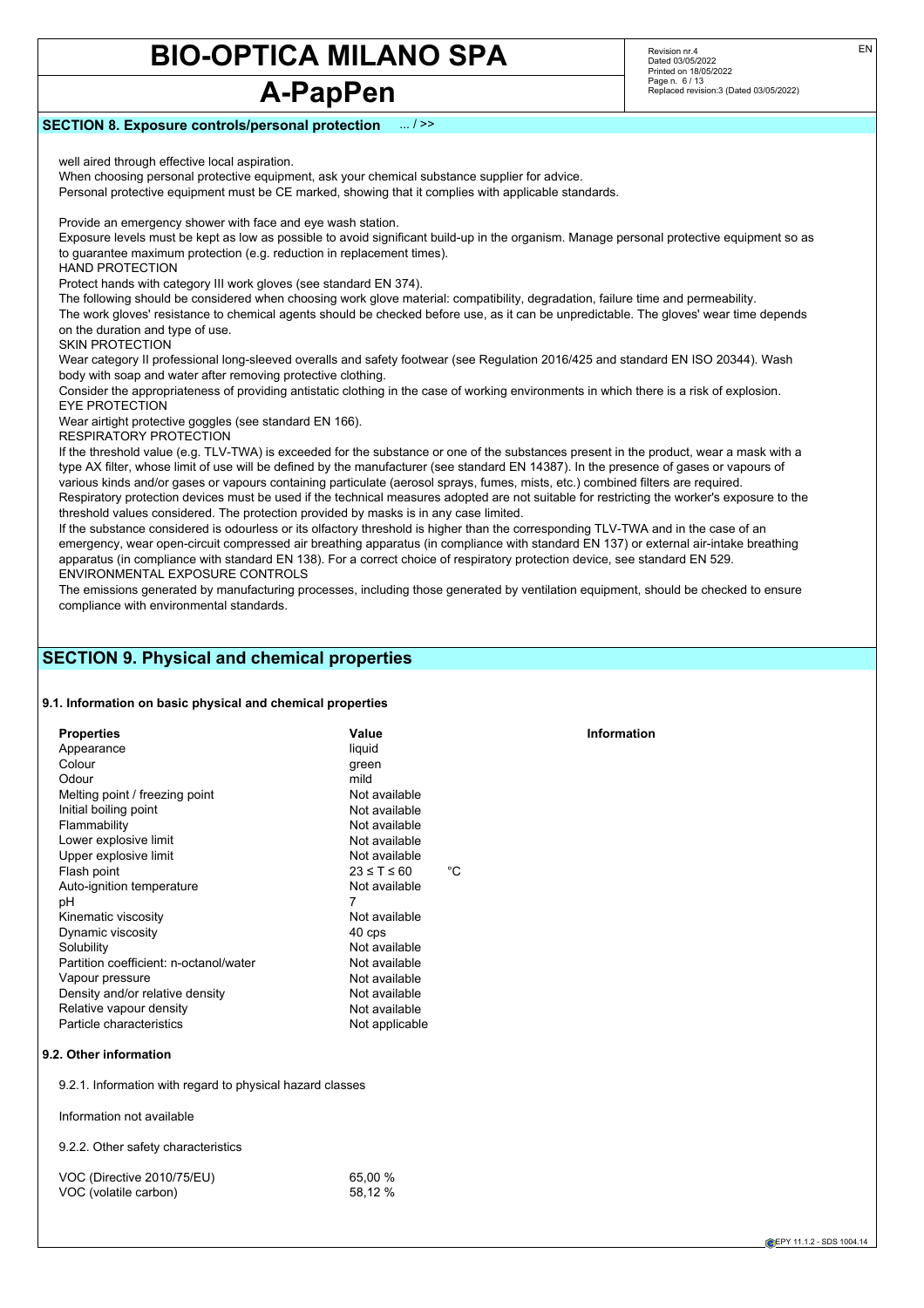## **A-PapPen**

Revision nr.4 Dated 03/05/2022 Printed on 18/05/2022 Page n. 7 / 13 Replaced revision:3 (Dated 03/05/2022)

### **SECTION 10. Stability and reactivity**

#### **10.1. Reactivity**

There are no particular risks of reaction with other substances in normal conditions of use.

TOLUENE Avoid exposure to: light.

**10.2. Chemical stability**

The product is stable in normal conditions of use and storage.

#### **10.3. Possibility of hazardous reactions**

The vapours may also form explosive mixtures with the air.

#### TOLUENE

Risk of explosion on contact with: fuming sulphuric acid,nitric acid,silver perchlorate,nitrogen dioxide,non-metal halogenates,acetic acid,organic nitrocompounds.May form explosive mixtures with: air.May react dangerously with: strong oxidising agents,strong acids,sulphur.

XYLENE (MIXTURE OF ISOMERS)

Stable in normal conditions of use and storage.Reacts violently with: strong oxidants,strong acids,nitric acid,perchlorates.May form explosive mixtures with: air.

#### **10.4. Conditions to avoid**

Avoid overheating. Avoid bunching of electrostatic charges. Avoid all sources of ignition.

#### **10.5. Incompatible materials**

Information not available

#### **10.6. Hazardous decomposition products**

In the event of thermal decomposition or fire, gases and vapours that are potentially dangerous to health may be released.

### **SECTION 11. Toxicological information**

In the absence of experimental data for the product itself, health hazards are evaluated according to the properties of the substances it contains, using the criteria specified in the applicable regulation for classification. It is therefore necessary to take into account the concentration of the individual hazardous substances indicated in section 3, to evaluate the toxicological effects of exposure to the product.

#### **11.1. Information on hazard classes as defined in Regulation (EC) No 1272/2008**

Metabolism, toxicokinetics, mechanism of action and other information

#### Information not available

Information on likely routes of exposure

#### TOLUENE

WORKERS: inhalation; contact with the skin. POPULATION: ingestion of contaminated food or water; inhalation of ambient air; contact with the skin of products containing the substance.

XYLENE (MIXTURE OF ISOMERS) WORKERS: inhalation; contact with the skin. POPULATION: ingestion of contaminated food or water; inhalation of ambient air.

Delayed and immediate effects as well as chronic effects from short and long-term exposure

#### TOLUENE

Toxic effect on the central and peripheral nervous system with encephalopathy and polyneuritis; irritating for the skin, conjunctiva, cornea and respiratory apparatus.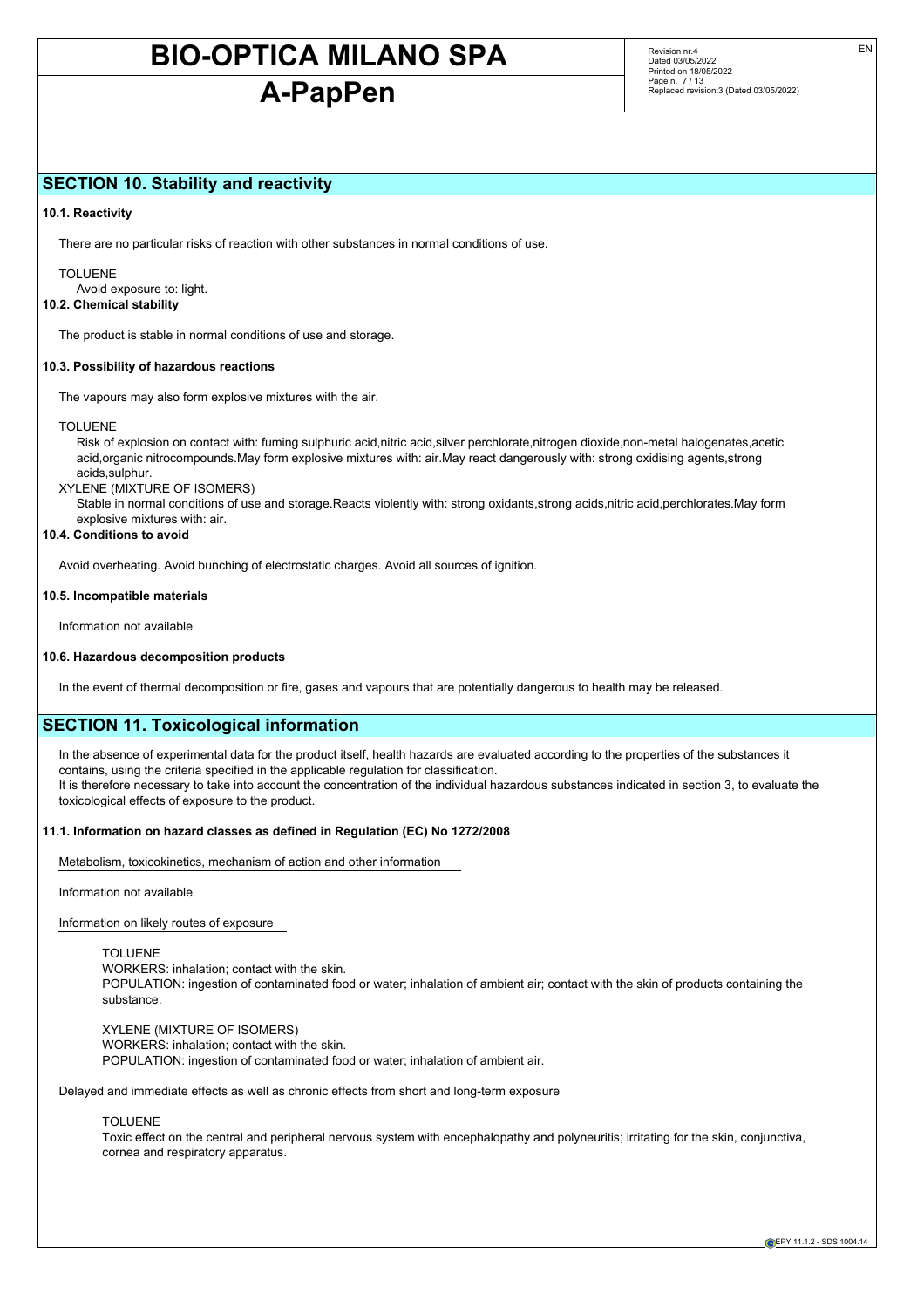# **A-PapPen**

Revision nr.4 Dated 03/05/2022 Printed on 18/05/2022 Page n. 8 / 13 Replaced revision:3 (Dated 03/05/2022)

#### **SECTION 11. Toxicological information** ... / >>

XYLENE (MIXTURE OF ISOMERS)

Toxic effect on the central nervous system (encephalopathy); irritating for the skin, conjunctiva, cornea and respiratory apparatus.

#### Interactive effects

#### TOLUENE

Certain drugs and other industrial products can interfere with the metabolism of the toluene.

#### XYLENE (MIXTURE OF ISOMERS)

Intake of alcohol interferes with the metabolism of the substance, inhibiting it. Ethanol consumption (0.8 g/kg) before a 4-hour exposure to xylene vapours (145 and 280 ppm) causes a 50% reduction in the excretion of methyl hippuric acid, whereas the concentration of xylenes in the blood increases approx. 1.5-2 times. At the same time there is an increase in the secondary side effects of the ethanol. The metabolism of the xylenes is increased by phenobarbital and 3-methyl-colantrene type enzyme inducers. Aspirin and xylenes mutually inhibit their conjugation with the glycine, which results in a decrease in urinary excretion of methyl hippuric acid. Other industrial products can interfere with the metabolism of xylenes.

#### ACUTE TOXICITY

ATE (Inhalation - vapours) of the mixture:  $> 20$  mg/l ATE (Oral) of the mixture:  $\overline{ATE}$  (Oral) of the mixture:  $\overline{ATE}$  (Dermal) of the mixture:  $\overline{ATE}$  (Dermal) of the mixture: ATE (Dermal) of the mixture:

1100 mg/kg estimate from table 3.1.2 of Annex I of the CLP

(figure used for calculation of the acute toxicity estimate of the mixture)

(figure used for calculation of the acute toxicity estimate of the mixture)

TOLUENE LD50 (Dermal): 12124 mg/kg Rabbit LD50 (Oral): 5580 mg/kg Rat LC50 (Inhalation vapours): 28,1 mg/l/4h Rat

XYLENE (MIXTURE OF ISOMERS) LD50 (Dermal):  $\begin{array}{ccc} 4350 \text{ mg/kg} \\ \text{STA (Dermal):} \end{array}$  4350 mg/kg estima

LD50 (Oral): 3523 mg/kg Rat LC50 (Inhalation vapours): 26 mg/l/4h Rat STA (Inhalation vapours): 11 mg/l estimate from table 3.1.2 of Annex I of the CLP

#### SKIN CORROSION / IRRITATION

Causes skin irritation

SERIOUS EYE DAMAGE / IRRITATION

Does not meet the classification criteria for this hazard class

#### RESPIRATORY OR SKIN SENSITISATION

Does not meet the classification criteria for this hazard class

Respiratory sensitization

Information not available

Skin sensitization

Information not available

GERM CELL MUTAGENICITY

Does not meet the classification criteria for this hazard class

#### CARCINOGENICITY

Does not meet the classification criteria for this hazard class

TOLUENE Classified in Group 3 (not classifiable as a human carcinogen) by the International Agency for Research on Cancer (IARC) - (IARC, 1999). The US Environmental Protection Agency (EPA) affirms that "the data is inadequate for an assessment of the carcinogenic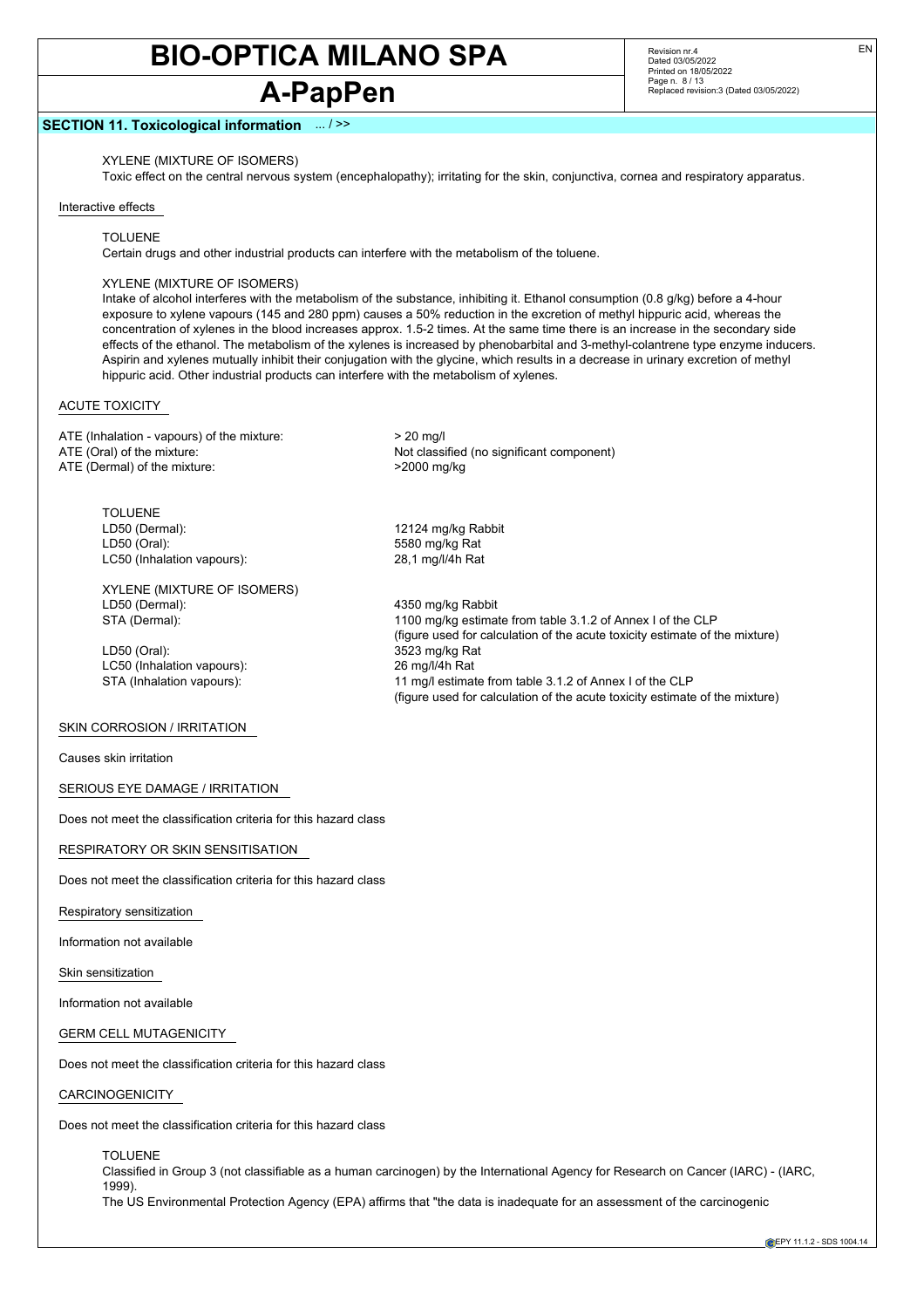# **A-PapPen**

#### **SECTION 11. Toxicological information** ... / >>

Revision nr.4 Dated 03/05/2022 Printed on 18/05/2022 Page n. 9 / 13 Replaced revision:3 (Dated 03/05/2022)

potential".

XYLENE (MIXTURE OF ISOMERS)

Classified in Group 3 (not classifiable as a human carcinogen) by the International Agency for Research on Cancer (IARC). The US Environmental Protection Agency (EPA) affirms that "the data is inadequate for an assessment of the carcinogenic potential".

REPRODUCTIVE TOXICITY

Suspected of damaging the unborn child

Adverse effects on sexual function and fertility

Information not available

Adverse effects on development of the offspring

Information not available

Effects on or via lactation

Information not available

STOT - SINGLE EXPOSURE

May cause drowsiness or dizziness

Target organs

Information not available

Route of exposure

Information not available

STOT - REPEATED EXPOSURE

May cause damage to organs

Target organs

Information not available

Route of exposure

Information not available

ASPIRATION HAZARD

Toxic for aspiration

#### **11.2. Information on other hazards**

Based on the available data, the product does not contain substances listed in the main European lists of potential or suspected endocrine disruptors with human health effects under evaluation.

### **SECTION 12. Ecological information**

Use this product according to good working practices. Avoid littering. Inform the competent authorities, should the product reach waterways or contaminate soil or vegetation.

**12.1. Toxicity**

Information not available

#### **12.2. Persistence and degradability**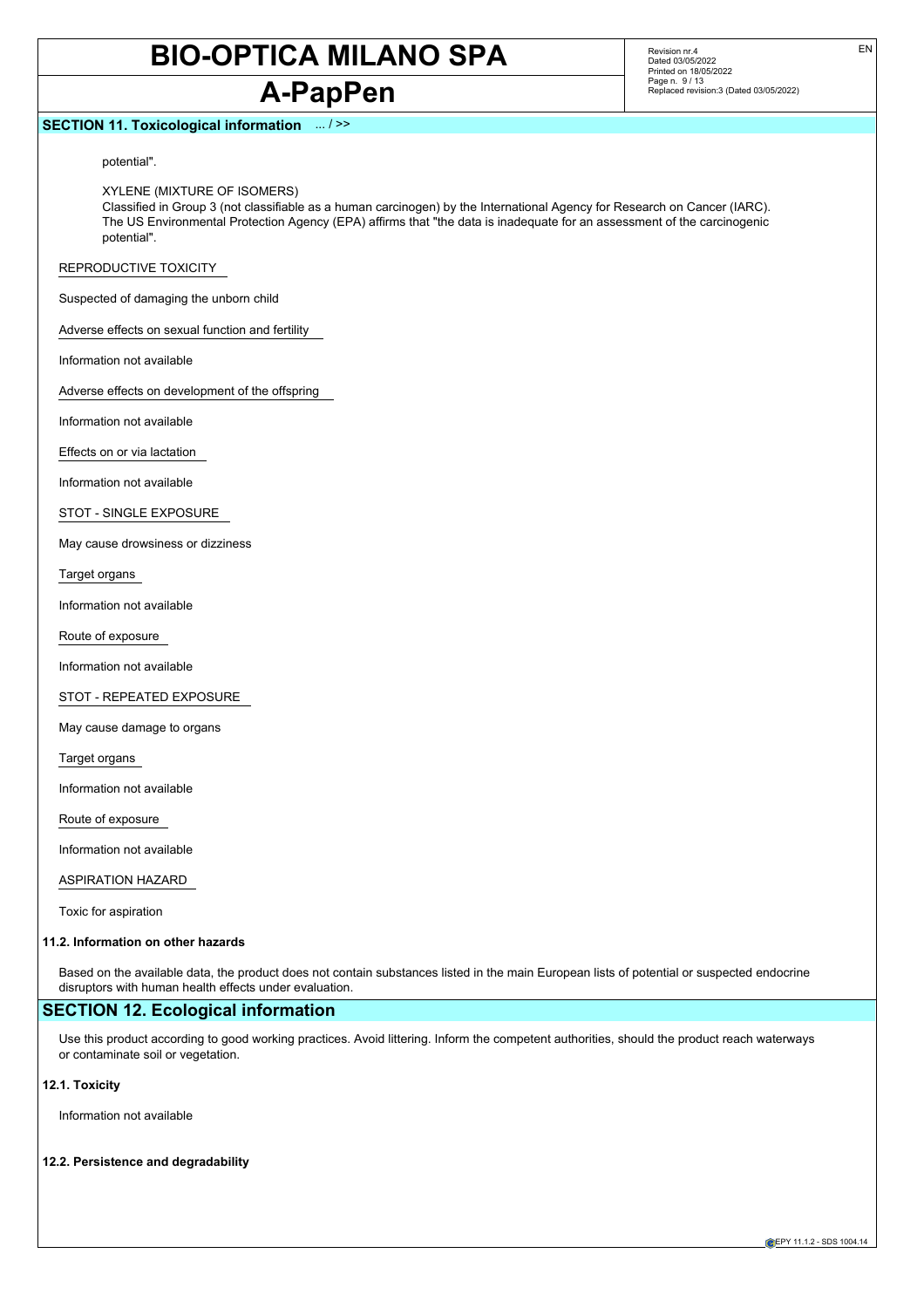# **A-PapPen**

Revision nr.4 Dated 03/05/2022 Printed on 18/05/2022 Page n. 10 / 13 Replaced revision:3 (Dated 03/05/2022)

### **SECTION 12. Ecological information** ... / >>

| XYLENE (MIXTURE OF ISOMERS)<br>Solubility in water<br>Rapidly degradable                   | 100 - 1000 mg/l |
|--------------------------------------------------------------------------------------------|-----------------|
| <b>TOLUENE</b><br>Solubility in water<br>Rapidly degradable                                | 100 - 1000 mg/l |
| SOLVENT NAPHTHA (PETROLEUM), LIGHT AROM<br>Rapidly degradable                              |                 |
| 12.3. Bioaccumulative potential                                                            |                 |
| <b>XYLENE (MIXTURE OF ISOMERS)</b><br>Partition coefficient: n-octanol/water<br><b>BCF</b> | 3,12<br>25,9    |
| <b>TOLUENE</b><br>Partition coefficient: n-octanol/water<br><b>BCF</b>                     | 2,73<br>90      |
| 12.4. Mobility in soil                                                                     |                 |
| XYLENE (MIXTURE OF ISOMERS)<br>Partition coefficient: soil/water                           | 2,73            |
| SOLVENT NAPHTHA (PETROLEUM), LIGHT AROM<br>Partition coefficient: soil/water               | 1,78            |

#### **12.5. Results of PBT and vPvB assessment**

On the basis of available data, the product does not contain any PBT or vPvB in percentage ≥ than 0,1%.

#### **12.6. Endocrine disrupting properties**

Based on the available data, the product does not contain substances listed in the main European lists of potential or suspected endocrine disruptors with environmental effects under evaluation.

#### **12.7. Other adverse effects**

Information not available

### **SECTION 13. Disposal considerations**

#### **13.1. Waste treatment methods**

Reuse, when possible. Product residues should be considered special hazardous waste. The hazard level of waste containing this product should be evaluated according to applicable regulations.

Disposal must be performed through an authorised waste management firm, in compliance with national and local regulations. Waste transportation may be subject to ADR restrictions.

CONTAMINATED PACKAGING

Contaminated packaging must be recovered or disposed of in compliance with national waste management regulations.

## **SECTION 14. Transport information**

#### **14.1. UN number or ID number**

ADR / RID, IMDG, IATA: 3295

#### **14.2. UN proper shipping name**

| ADR / RID:        | HYDROCARBONS, LIQUID, N.O.S. |
|-------------------|------------------------------|
| IMDG <sup>.</sup> | HYDROCARBONS, LIQUID, N.O.S. |
| IATA:             | HYDROCARBONS, LIQUID, N.O.S. |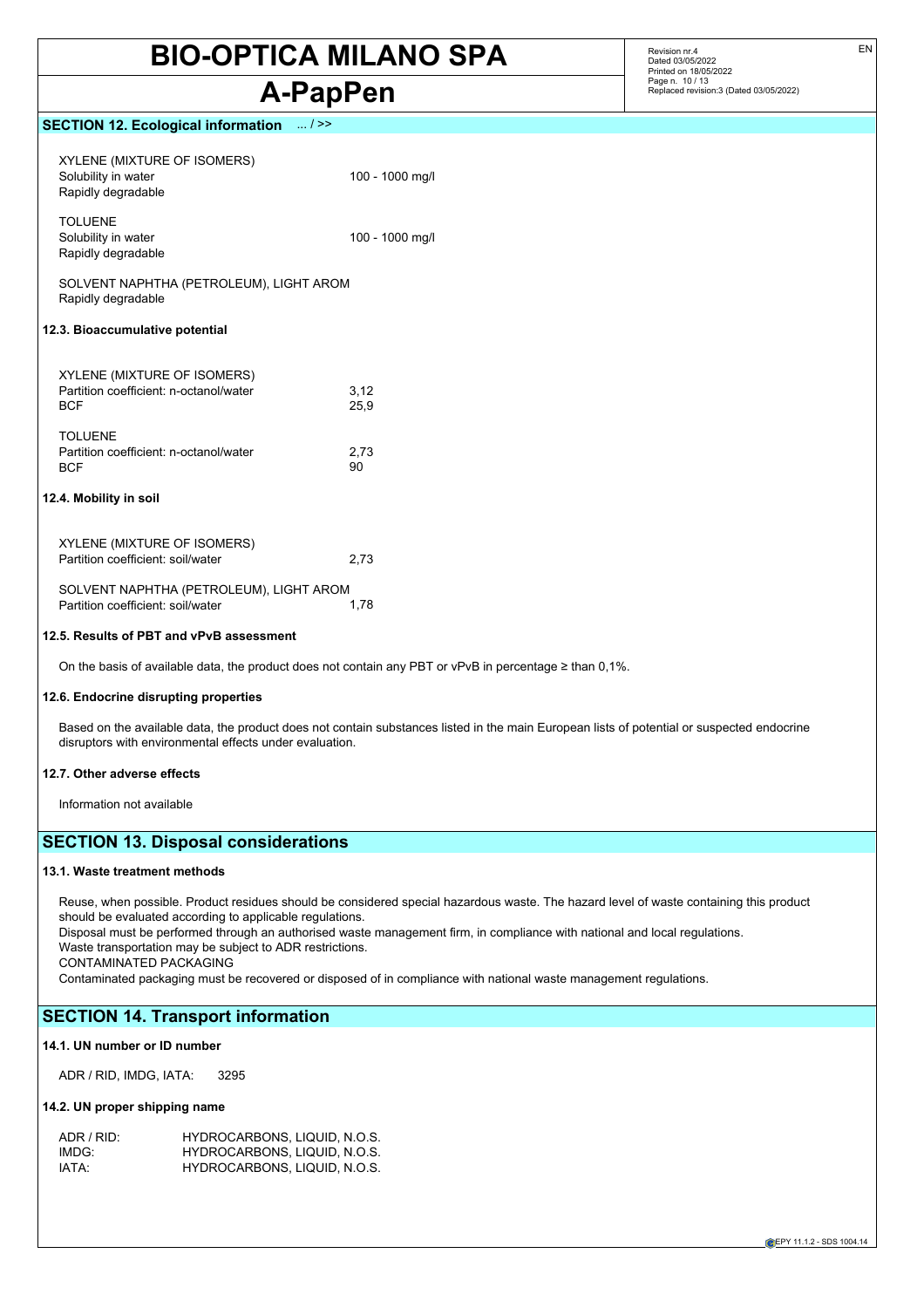# **A-PapPen**

Revision nr.4 Dated 03/05/2022 Printed on 18/05/2022 Page n. 11 / 13 Replaced revision:3 (Dated 03/05/2022)

### **SECTION 14. Transport information** ... / >>

#### **14.3. Transport hazard class(es)**

| ADR / RID: | Class: 3 | Label: 3 |
|------------|----------|----------|
| IMDG:      | Class: 3 | Label: 3 |
| IATA:      | Class: 3 | Label: 3 |



#### **14.4. Packing group**

ADR / RID, IMDG, IATA: III

#### **14.5. Environmental hazards**

| ADR / RID: | NO. |
|------------|-----|
| IMDG:      | NΟ  |
| IATA:      | NΟ  |

#### **14.6. Special precautions for user**

| ADR / RID: | HIN - Kemler: 30     | Limited Quantities: 5 L | Tunnel restriction code: (D/E) |
|------------|----------------------|-------------------------|--------------------------------|
|            | Special provision: - |                         |                                |
| IMDG:      | $EMS: F-E. S-D$      | Limited Quantities: 5 L |                                |
| IATA:      | Cargo:               | Maximum quantity: 220 L | Packaging instructions: 366    |
|            | Pass.:               | Maximum quantity: 60 L  | Packaging instructions: 355    |
|            | Special provision:   | A3. A324                |                                |

#### **14.7. Maritime transport in bulk according to IMO instruments**

Information not relevant

## **SECTION 15. Regulatory information**

#### **15.1. Safety, health and environmental regulations/legislation specific for the substance or mixture**

Seveso Category - Directive 2012/18/EU: P5c

Restrictions relating to the product or contained substances pursuant to Annex XVII to EC Regulation 1907/2006 Product Point 3 - 40 Contained substance Point 75<br>Point 48 **TOLUENE** Regulation (EU) 2019/1148 - on the marketing and use of explosives precursors Not applicable Substances in Candidate List (Art. 59 REACH) On the basis of available data, the product does not contain any SVHC in percentage ≥ than 0,1%. Substances subject to authorisation (Annex XIV REACH) **None** Substances subject to exportation reporting pursuant to Regulation (EU) 649/2012: None Substances subject to the Rotterdam Convention: **None** Substances subject to the Stockholm Convention: **None** 

EN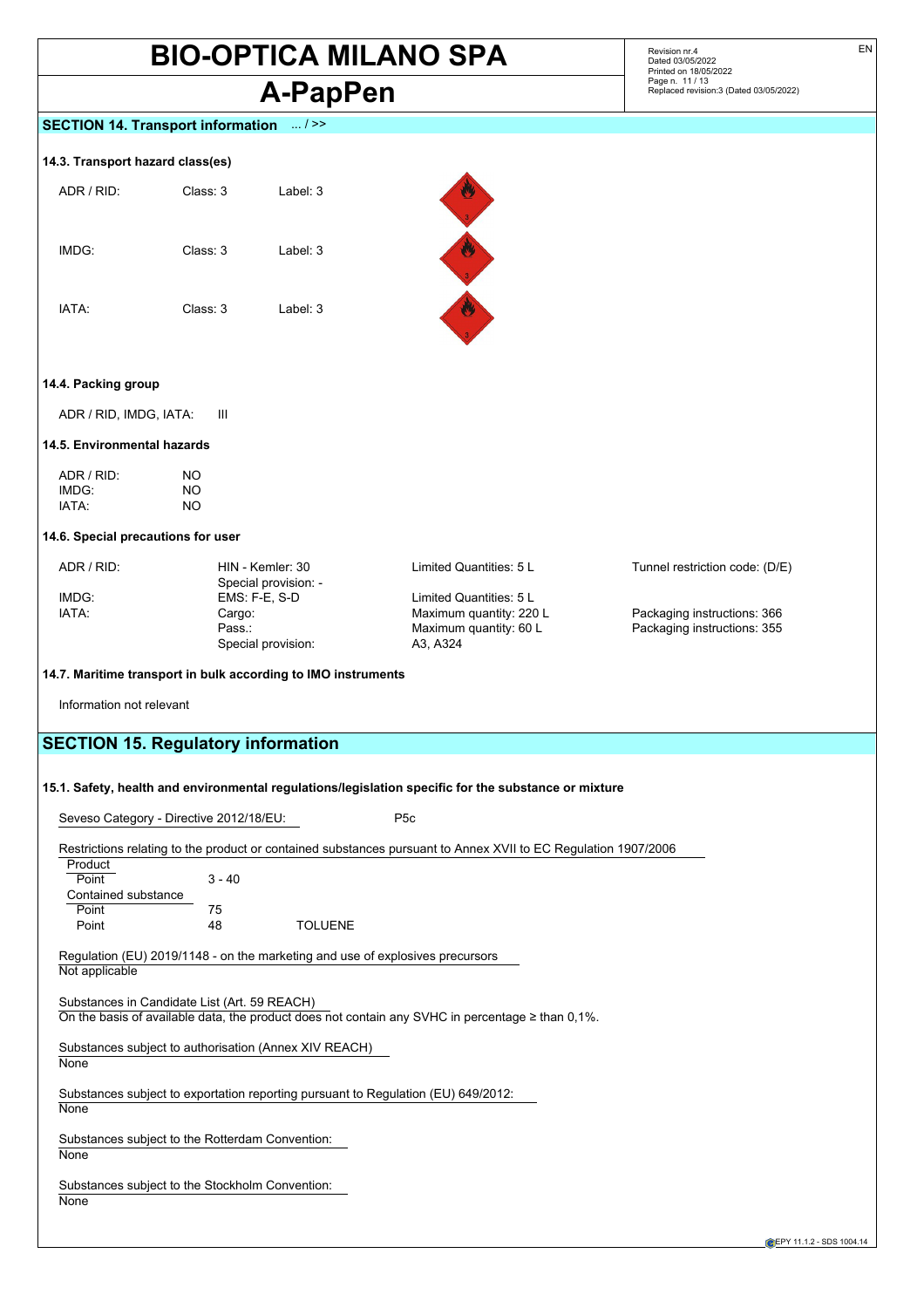# **A-PapPen**

Revision nr.4 Dated 03/05/2022 Printed on 18/05/2022 Page n. 12 / 13 Replaced revision:3 (Dated 03/05/2022)

#### **SECTION 15. Regulatory information** ... / >>

Healthcare controls

Workers exposed to this chemical agent must not undergo health checks, provided that available risk-assessment data prove that the risks related to the workers' health and safety are modest and that the 98/24/EC directive is respected.

#### **15.2. Chemical safety assessment**

A chemical safety assessment has not been performed for the preparation/for the substances indicated in section 3.

### **SECTION 16. Other information**

Text of hazard (H) indications mentioned in section 2-3 of the sheet:

| Flam. Lig. 2         | Flammable liquid, category 2                                       |
|----------------------|--------------------------------------------------------------------|
| Flam. Lig. 3         | Flammable liquid, category 3                                       |
| Repr. 2              | Reproductive toxicity, category 2                                  |
| Acute Tox. 4         | Acute toxicity, category 4                                         |
| Asp. Tox. 1          | Aspiration hazard, category 1                                      |
| STOT RE <sub>2</sub> | Specific target organ toxicity - repeated exposure, category 2     |
| Skin Irrit. 2        | Skin irritation, category 2                                        |
| STOT SE3             | Specific target organ toxicity - single exposure, category 3       |
| H <sub>225</sub>     | Highly flammable liquid and vapour.                                |
| H <sub>226</sub>     | Flammable liquid and vapour.                                       |
| H361d                | Suspected of damaging the unborn child.                            |
| H312                 | Harmful in contact with skin.                                      |
| H332                 | Harmful if inhaled.                                                |
| H304                 | May be fatal if swallowed and enters airways.                      |
| H373                 | May cause damage to organs through prolonged or repeated exposure. |
| H315                 | Causes skin irritation.                                            |
| H336                 | May cause drowsiness or dizziness.                                 |
|                      |                                                                    |

LEGEND:

- ADR: European Agreement concerning the carriage of Dangerous goods by Road
- ATE: Acute Toxicity Estimate
- CAS: Chemical Abstract Service Number
- CE50: Effective concentration (required to induce a 50% effect)
- CE: Identifier in ESIS (European archive of existing substances)
- CLP: Regulation (EC) 1272/2008
- DNEL: Derived No Effect Level
- EmS: Emergency Schedule
- GHS: Globally Harmonized System of classification and labeling of chemicals
- IATA DGR: International Air Transport Association Dangerous Goods Regulation
- IC50: Immobilization Concentration 50%
- IMDG: International Maritime Code for dangerous goods
- IMO: International Maritime Organization
- INDEX: Identifier in Annex VI of CLP
- LC50: Lethal Concentration 50%
- LD50: Lethal dose 50%
- OEL: Occupational Exposure Level
- PBT: Persistent bioaccumulative and toxic as REACH Regulation
- PEC: Predicted environmental Concentration
- PEL: Predicted exposure level
- PNEC: Predicted no effect concentration
- REACH: Regulation (EC) 1907/2006
- RID: Regulation concerning the international transport of dangerous goods by train
- TLV: Threshold Limit Value
- TLV CEILING: Concentration that should not be exceeded during any time of occupational exposure.
- TWA: Time-weighted average exposure limit
- TWA STEL: Short-term exposure limit
- VOC: Volatile organic Compounds
- vPvB: Very Persistent and very Bioaccumulative as for REACH Regulation
- WGK: Water hazard classes (German).

## GENERAL BIBLIOGRAPHY

- 1. Regulation (EC) 1907/2006 (REACH) of the European Parliament
- 2. Regulation (EC) 1272/2008 (CLP) of the European Parliament
- 3. Regulation (EU) 2020/878 (II Annex of REACH Regulation)
- 4. Regulation (EC) 790/2009 (I Atp. CLP) of the European Parliament
- 5. Regulation (EU) 286/2011 (II Atp. CLP) of the European Parliament